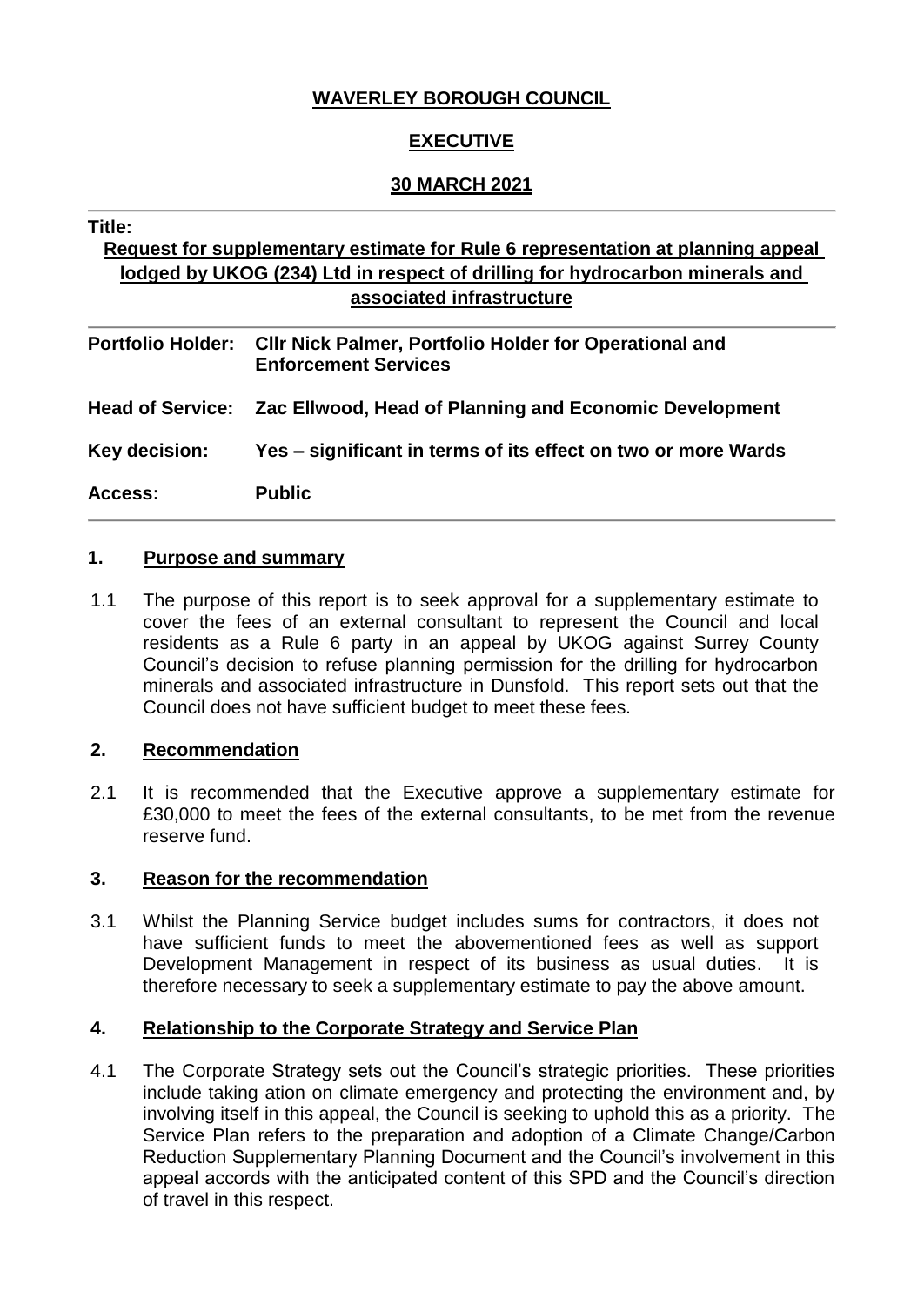## **5. Implications of decision**

- **5.1 Resource (Finance, procurement, staffing, IT)** The financial implications are set out in the report.
- **5.2 Risk management** No issues identified

# **5.3 Legal**

The legal implications are set out in the report.

## **5.4 Equality, diversity and inclusion**

There are no direct equality, diversity or inclusion implications in this report. Equality impact assessments are carried out when necessary across the council to ensure service delivery meets the requirements of the Public Sector Equality Duty under the Equality Act 2010.

## **5.5 Climate emergency declaration**

This is directly relevant to the Council's climate emergency declaration in that the Council is categorically opposed to exploration works for carbon fuels at a time when it, along with the Government, is actively seeking to reduce carbon emissions with the ultimate aim of achieving carbon neutrality.

## **6. Consultation and engagement**

6.1 There are no comments from committees or other consultees.

## **7. Other options considered**

7.1 The officers have not identified any other options for dealing with this matter.

## **8. Governance journey**

8.1 This decision will be made by the Executive.

#### **Background Papers**

There are no background papers, as defined by Section 100D(5) of the Local Government Act 1972).

## **CONTACT OFFICER:**

Name: Beth Howland-Smith Position: Development Manager Telephone: 01483 523114 Email: beth.howland-smith@waverley.gov.uk Agreed and signed off by: Legal Services: date Head of Finance: date Strategic Director: date Portfolio Holder: date